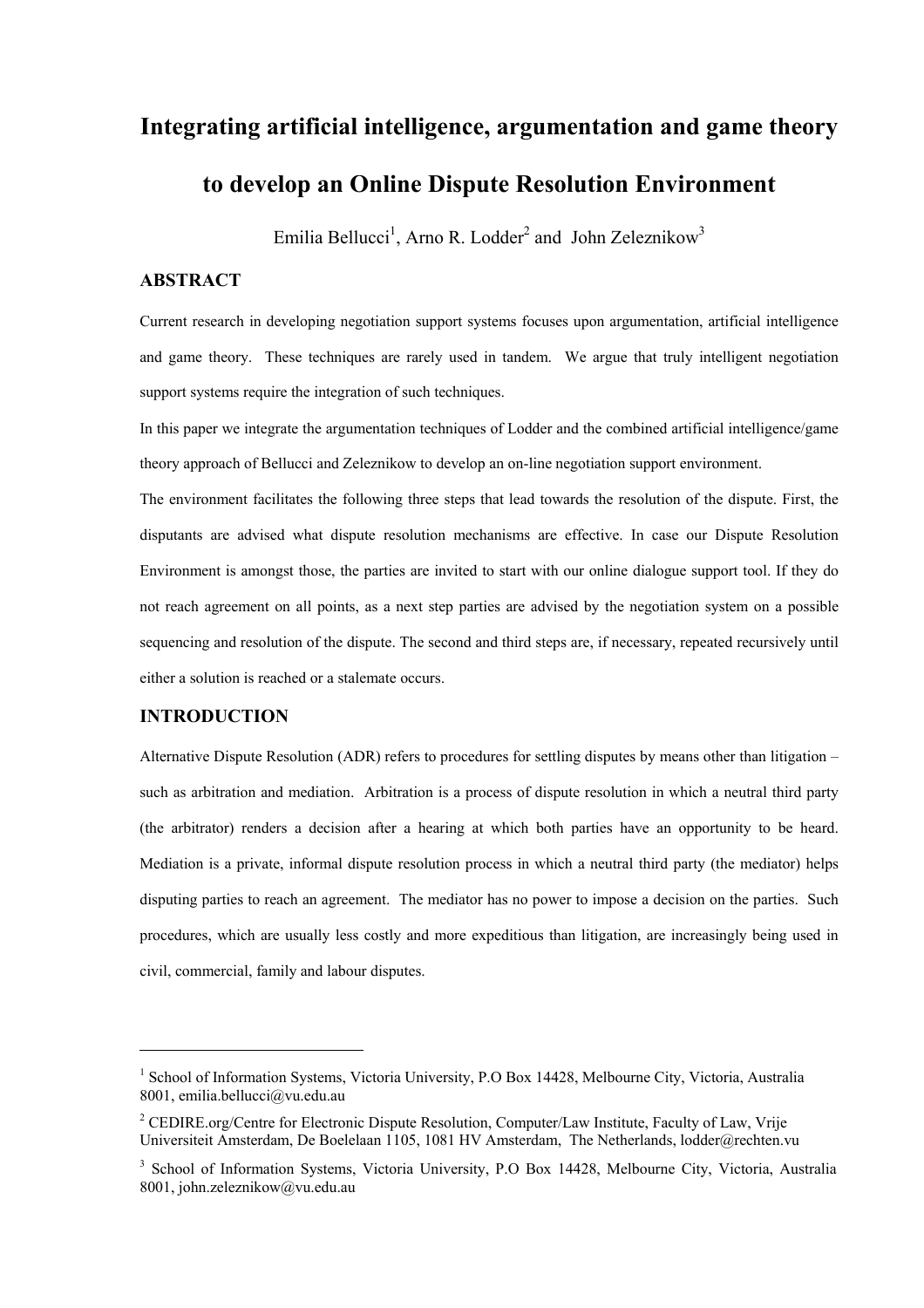[Katsh and Rifkin 2001, p. 25] state that compared to litigation, Alternative Dispute Resolution (ADR) has the following advantages: a) Lower cost; b) Greater speed; c) More flexibility in outcomes; d) Less adversarial; e) More informal; f) Solution rather than blame-oriented; g) Private, and h) Fewer jurisdictional problems. We claim that On Line Dispute Resolution (ODR) has additional benefits: i) Disputants do not have to meet face-toface: an important factor if the confrontation of parties works contra-productive, e.g. when there has been a history of violence; j) Online mediation can occur at any time, with participants located in different countries.

ADR has moved dispute resolution away from litigation and courts. ODR extends this trend [Clark and Hoyle 2002]. As [Katsh and Rifkin 2001, p. 26] state, the trend toward non-legalistic systems of settling conflict will push mediation and arbitration to the foreground and litigation into the background. Whilst ADR represents a move from a fixed and formal process, ODR, by designating cyberspace as a location for dispute resolution extends this process by moving ADR from a physical to virtual place.

ODR has primarily been developed to resolve e-commerce disputes. The major reason for this is that because the parties concerned already had on-line contact before the dispute arose, access to the internet is not a problem, and the information crucial for the dispute will, most of the time, be available electronically. SquareTrade, for example, has handled over a million of primarily eBay auction cases of which over 75% were settled after automated negotiation.

We believe the development of on-line legal and negotiation decision support systems has led to:

- a. Consistency by replicating the manner in which decisions are made, decision support systems are encouraging the spreading of consistency in legal decision-making.
- b. Transparency by demonstrating how legal decisions are made, legal decision support systems are leading to a better community understanding of legal domains. This has the desired benefit of decreasing the level of public criticism of judicial decision making<sup>4</sup>.
- c. Efficiency One of the major benefits of decision support systems is to make firms more efficient.
- d. Enhanced support for dispute resolution Users of legal decision support systems are aware of the likely outcome of litigation and thus are encouraged to avoid the costs and emotional stress of legal proceedings.

<span id="page-1-0"></span>The traditional approach towards providing negotiation decision support has been to use game theory. This approach was used by [Nash 1953] and is covered in detail in [Raiffa 1982]. [Jennings *et al* 2001] claim that negotiation theory incorporates a broad range of phenomena and makes use of many different approaches (such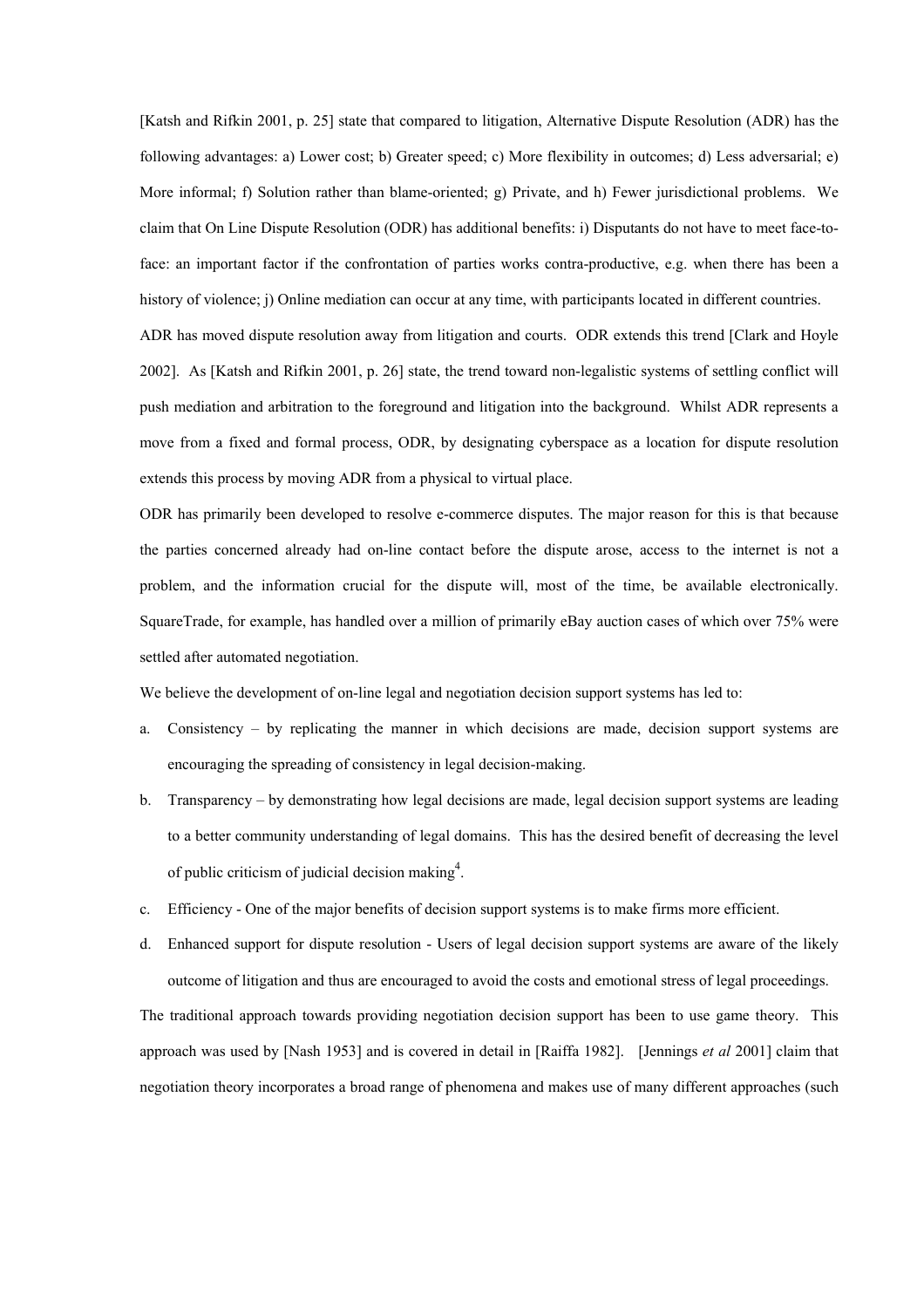as from Artificial Intelligence, Social Psychology and Game Theory). They claim that given the wide variety of possibilities, it should be clear that there is no universally best approach or technique for automated negotiation. Rather, there is an eclectic bag of methods with properties and performance characteristics that vary significantly depending on the negotiation context. To this end, a generic framework for classifying and viewing automated negotiations has been developed. This framework was then used to discuss and analyse the three main methods of approach that have been adopted to automated negotiation; namely, game theoretic, heuristic and argumentation-based approaches.

 [Bellucci and Zeleznikow 2001] and [Zeleznikow and Bellucci 2003] have integrated game theory and artificial intelligence to advise upon structuring the mediation process and advising disputants upon possible trade-offs. [Lodder 1999] developed argumentation tools that support disputants to communicate about their conflict.

The negotiation systems of Bellucci and Zeleznikow do not facilitate discussion, whilst the dialogue tools of Lodder do not suggest solutions. Both systems are useful in what they offer to the user, but the weakness of one application is the strength of the other. We therefore combine the dialogical reasoning of Lodder with the gametheoretic based negotiation techniques of Bellucci and Zeleznikow to construct an online dispute resolution environment.

The online dispute resolution environment we are developing facilitates basically the following three steps that should lead towards the resolution of the dispute [Lodder and Zeleznikow 2005]. First, the disputants are advised what dispute resolution mechanisms are effective. In case our Dispute Resolution Environment is amongst those, the parties are invited to start with our online dialogue support tool. If they do not reach agreement on all points, as a next step parties are advised by the negotiation system on a possible sequencing and resolution of the dispute. The second and third steps are, if necessary, repeated recursively until either a solution is reached or a stalemate occurs.

# **2. APPROACHES TO CONSTRUCTING NEGOTIATION SUPPORT SYSTEMS**

## **2.1 Artificial intelligence approaches**

[Sycara 1998] notes that in developing real world negotiation support systems one must assume bounded rationality and the presence of incomplete information. Our model of legal negotiation assumes that all actors

 $\overline{a}$ 

<sup>&</sup>lt;sup>4</sup> Judges of the Family Court of Australia are worried about criticism of the court, which has led to the death of judges, and physical attacks on courtrooms. They believe enhanced community understanding of the decision making process in Australian Family Law will lead to reduced conflict.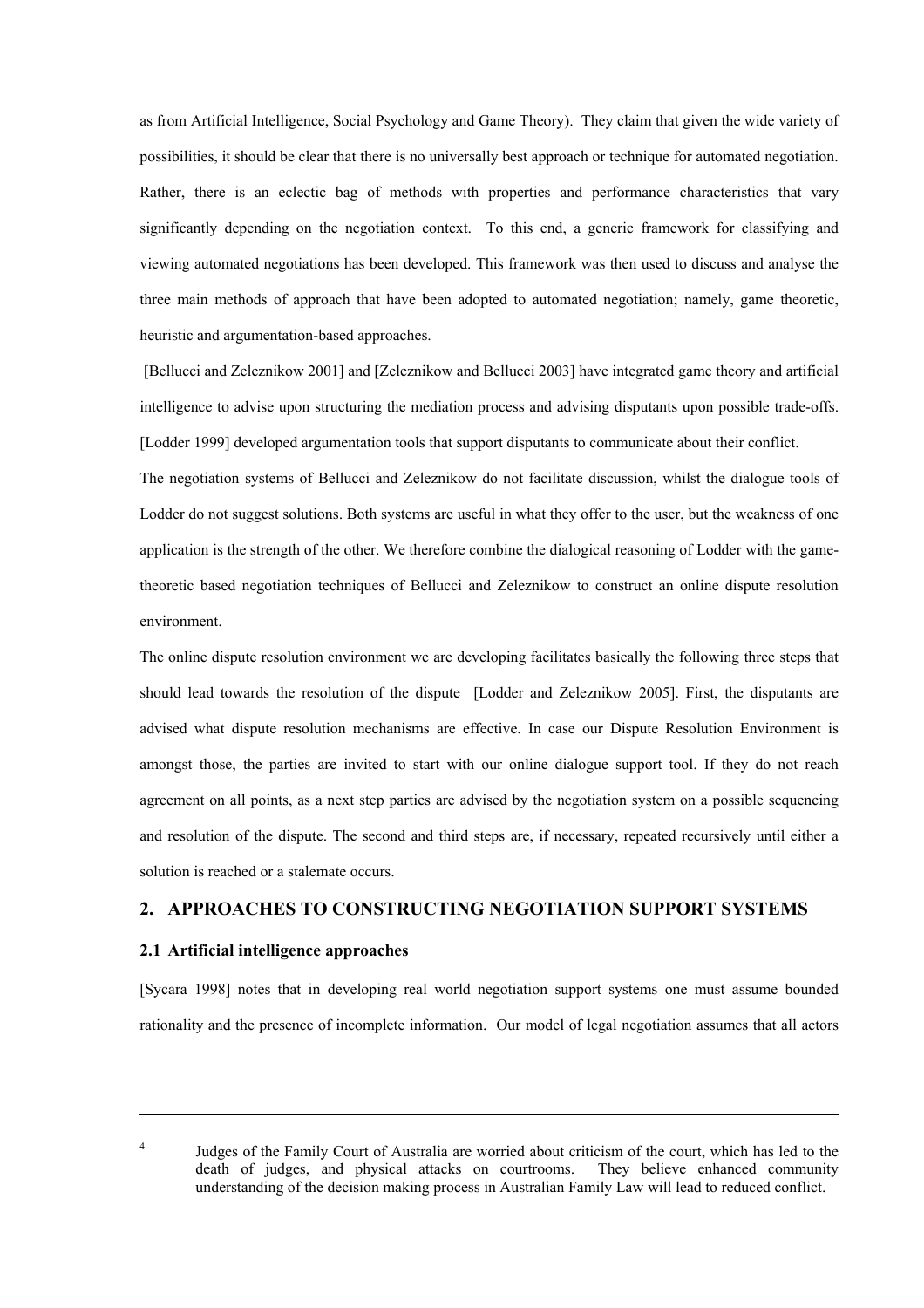behave rationally. The model is predicated on economic bases, that is, it assumes that the protagonists act in their own economic best interests.

Over the past decade research systems have been developed which use artificial intelligence techniques to provide decision support to human negotiators. Recent work has revolved around modeling negotiation using agent-based methodologies and game-theoretic techniques. Agent-based theory refers to entities that can act independently of other agents. Distributed problem solving [Rosenschein and Zlotkin 1994] refers to systems made up of many agents that co-operate to solve a global problem. For our purposes, agent-based methodologies do not take into account the cooperative modeling aspect of negotiation as it assumes agents can independently resolve the global problem.

Traditional Negotiation Support Systems have been template-based with little attempt made to provide decision-making support. Little attention is given to the role the system should play in negotiations. [Eidelman 1993] discusses two template-based software systems that are available to help lawyers negotiate - NEGOTIATOR PRO and THE ART OF NEGOTIATING. INSPIRE [Kersten 1997] used utility functions to graph offers; while in DEUS [Zeleznikow *et al* 1995] the goals of parties (and their offers) were set on screen side by side. The primary role of these systems is to provide users with a guide to how close (or far) they are from a negotiated settlement.

The earliest negotiation support system that used artificial intelligence was LDS [Waterman and Peterson 1980], which assisted legal experts in settling product liability cases. SAL [Waterman *et al* 1986] helped insurance claims adjusters evaluate claims related to asbestos exposure. These two systems represented the first steps in recognising the virtue of settlement-oriented decision support systems.

MEDIATOR [Kolodner and Simpson 1989] used case retrieval and adaptation to propose solutions to international disputes. PERSUADER [Sycara 1990] integrated case-based reasoning and game theory to provide decision support with regard to United States' industrial disputes. NEGOPLAN was a logic based expert system shell for negotiation support. [Matwin *et al* 1989]. GENIE [Wilkenfield *et al* 1995] integrates rule based reasoning and multi-attribute analysis to advise upon international disputes.

## **2.2 Game theory and argumentation approaches**

[Brams and Kilgour 2001] discuss fallback bargaining. Under fallback bargaining, bargainers begin by indicating their preference rankings over alternatives. They then fall back, in lockstep, to less and less preferred alternatives - starting with first choices, then adding second choices, and so on, until an alternative is found on which all bargainers agree. In this paper, we will discuss a generalisation of fallback bargaining.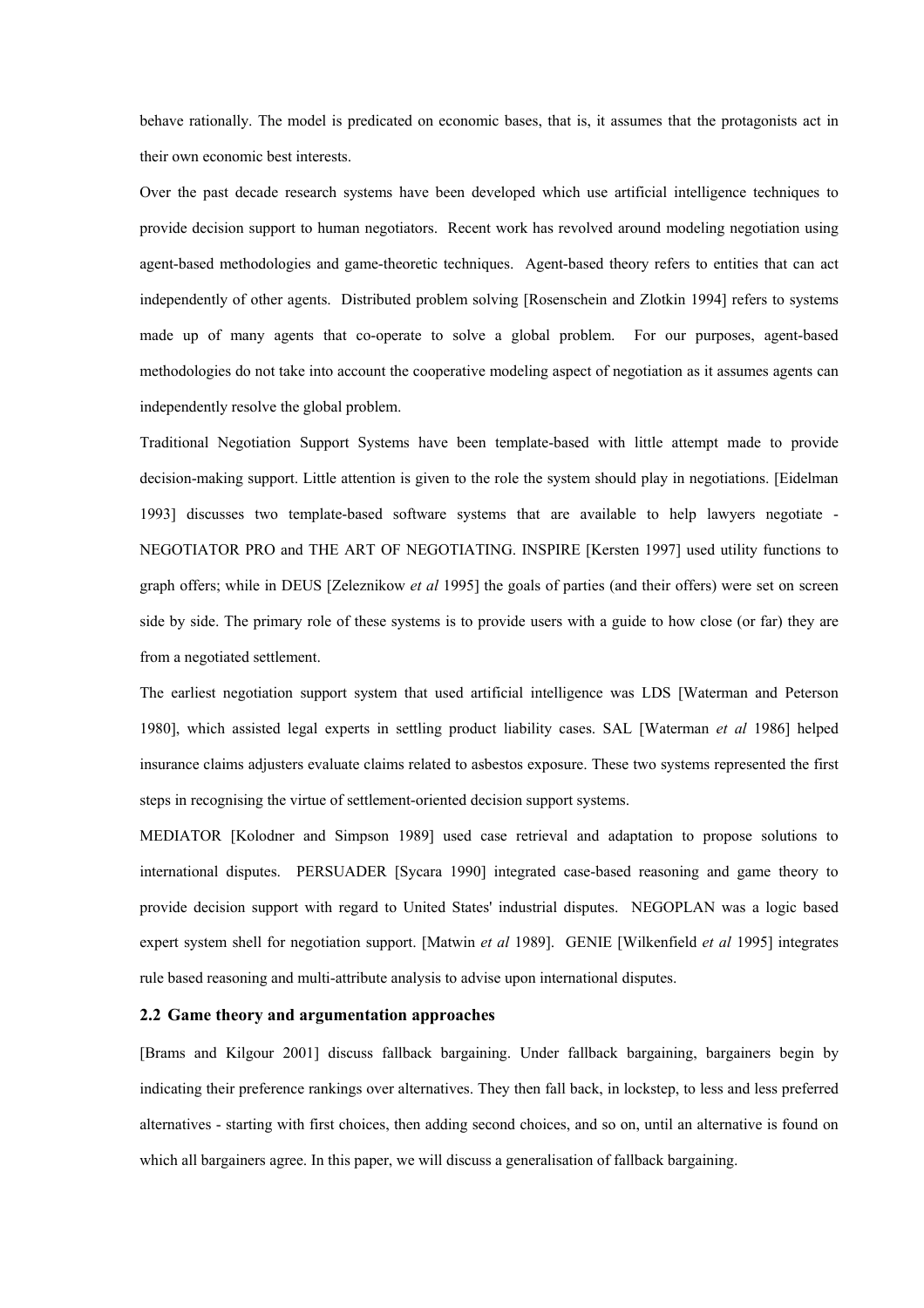Smartsettle [Thiessen and McMahon 2000] assists parties to overcome the challenges of conventional negotiation through a range of analytical tools to clarify interests, identify tradeoffs, recognise party satisfaction and generate optimal solutions. The aim is to better prepare parties for negotiation or to support them during the negotiation process.

 [Aakhus 2003] investigates how dispute-mediators handle impasse in the negotiation of divorce decrees. Rather than examine the disputants' arguments, he examines the discussion procedures mediators use to craft the disputant's argumentation into a tool to solve conflict. [Hoz-Weiss *et al* 2002] developed an automated agent that can negotiate effectively with humans. The model used in constructing the agent is based on the formal analysis of their scenario, using game theoretic methods and heuristics for bargaining. [Faratin *et al* 2000] discuss trade-offs made by agents during automated negotiations.

Game theoretic techniques and decision theory were the basis for the AdjustedWinner algorithm [Bellucci and Zeleznikow 1998], which implemented the procedure of [Brams and Taylor 1996]. AdjustedWinner is a point allocation procedure that distributes items or issues to people on the premise of whoever values the item or issue more. The two players are required to distribute 100 points across the range of issues in dispute. The Adjusted Winner paradigm is a fair and equitable procedure. At the end of allocation of assets, each party accrues the same number of points, in a manner similar to that of the Nash equilibrium [Nash 1953]. It often leads to a win-win situation. Although the system suggests a suitable allocation of items or issues, it is up to the human mediators to finalise the agreement acceptable to both parties.

Arising from our work on the AdjustedWinner algorithm, we noted that

- 1) The more issues and sub-issues in dispute, the easier it is to form trade-offs and hence reach a negotiated agreement;
- We should choose as the first issue to resolve the issue on which the disputants are furthest apart one wants it greatly, the other considerably less so.

## **2.3 DiaLaw**

DiaLaw is a two-payer dialogue game. A dialogue starts if a player introduces a statement she wants to justify. The dialogue ends if the opponent accepts the statement (justified) or if the statement is withdrawn (not justified). The rules of the game are rigid and the language used in the game is formal. This rigidness helps in presenting a clear picture of the relevant arguments. By using special language elements players can, under given circumstances, be forced to accept or withdraw statements. Due to its formal language, DiaLaw is not an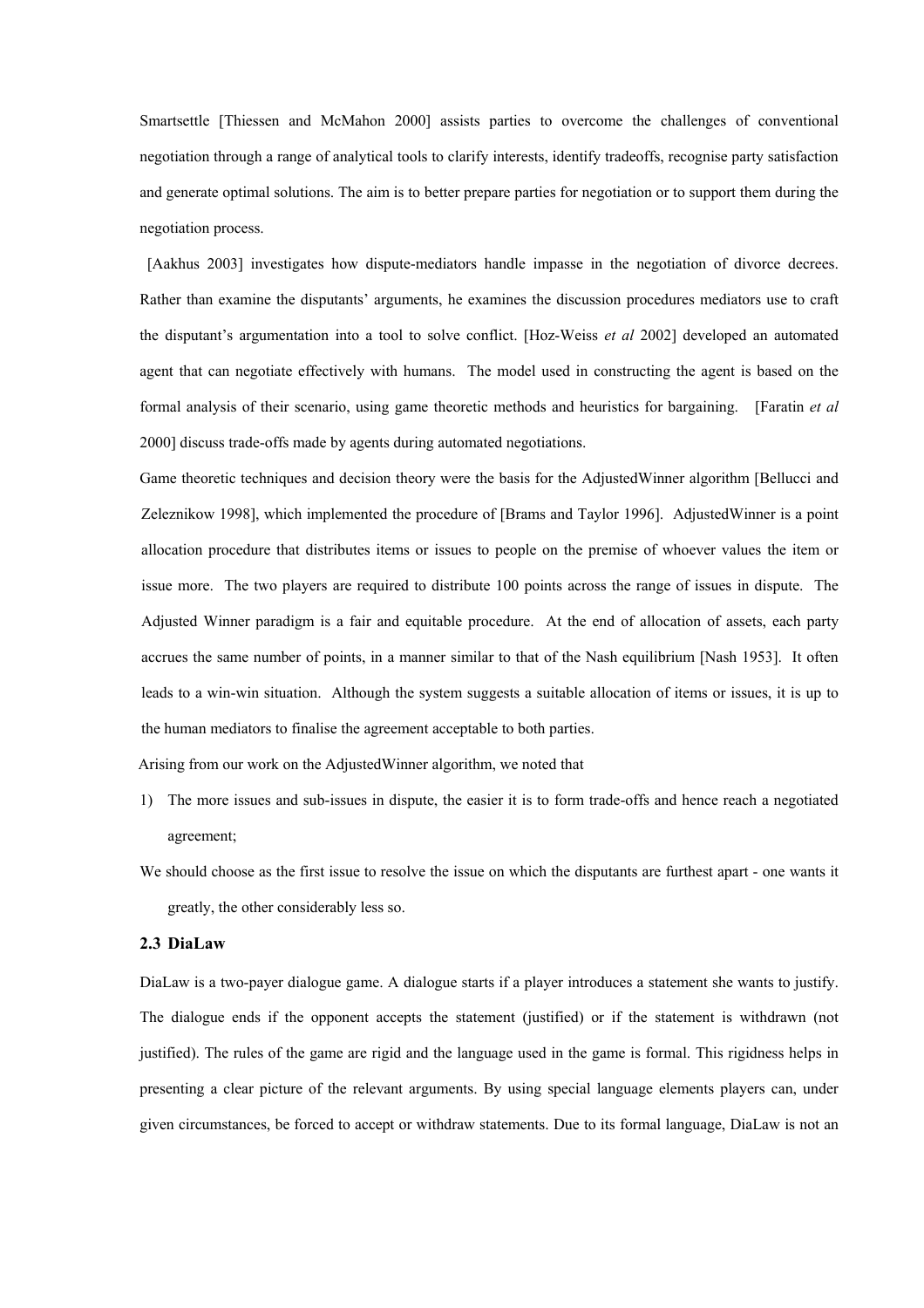easy game to play. However, the ideas underlying DiaLaw make it well suited for supporting a natural language exchange.

[Lodder and Huygen 2001] present an ODR-tool based on the principles behind the construction of DiaLaw. By structuring the entered information, the tool supports parties engaged in an arbitration procedure regarding domain names. They claimed that although the tool was primarily developed to support arbitration, it could be used for other types of ODR, such as negotiation and mediation.

The argument tool operates as follows. Statements are natural language sentences. A party using the argument tool can enter one the following three types of statements.

- a) Issue A statement that initiates a discussion. At the moment of introduction this statement is not connected to any other statement.
- b) Supporting statement Each statement entered by a party that supports statements of the same party.
- c) Responding statement Each statement entered by a party that responds to statements of the other party.

A statement that is entered by the parties is represented as follows: P(E, Q(C)), where P is the party who adds the statement, E is the entered statement, C is the statement connected to E and Q is the player who claimed C. If a statement is an issue, then we have  $P(E, P(E))$ . From the definition of the other statements above, it follows that:

 $P(E,Q(C))$  is a supporting statement if and only if  $P = Q$ ;

 $P(E,Q(C))$  is a responding statement if and only if  $P \neq Q$ .

After a party enters a statement, an element  $P(E, Q(C))$  is added to a set called the games board G. Because an issue is the only statement not connected to other statements at the moment of introduction, it is clear that the first statement added to the games board is always an issue. In the case of arbitration, the first party claims issues and provides support, and when she is finished he hands over the games board to the other party. This party can during her turn add any of the three statement types defined above.

The tool presented here differs from the tool of [Lodder and Huygen 2001], in that it is no longer a game in which parties take turns. Rather, parties can add statements at any given moment, and even simultaneously. We believe that in a mediation session, this is a more natural way of exchanging information, especially in an online environment.

We now illustrate the operation of DiaLaw through an example taken from Australian Family Law.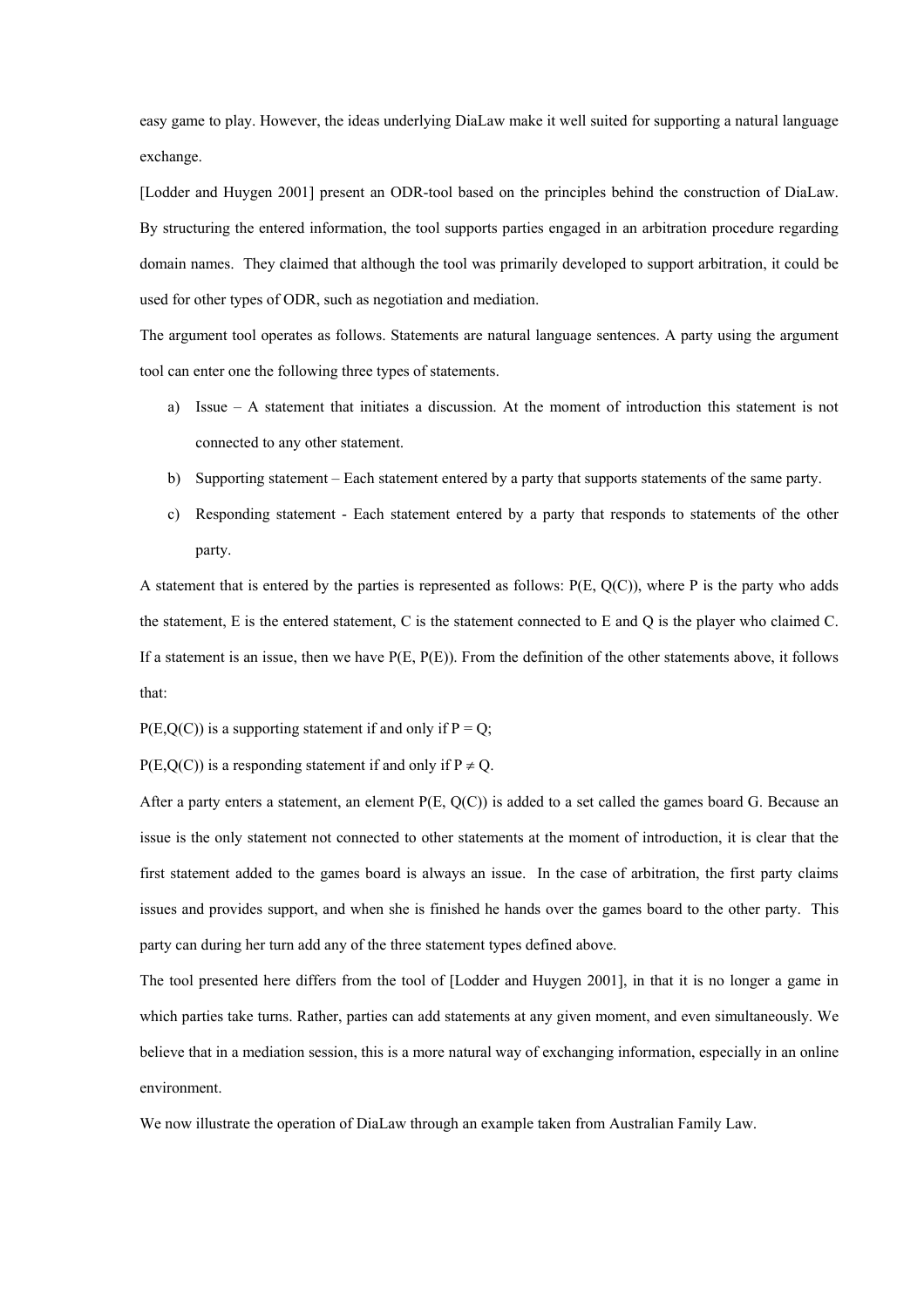The implemented argument tool presents issues at the left of the screen, indents supporting statements under the statement they support, and places responding statements to the right side of the statement to which it reacts. For example, the set of G, with H(usband) and W(ife) as the parties:

{H("I want custody", H("I want custody")),

H("I would take good care", H("I want custody")),

W("I want custody", H("I want custody")),

W("I am a better parent", W("I want custody")).

H("In the past I have been good for the children", H("I want custody")),

W("You were working all the time", H("In the past I have been good for the children")}

is presented as follows.

| H: I want custody                                |                                          | W: I want custody                |  |
|--------------------------------------------------|------------------------------------------|----------------------------------|--|
|                                                  | H: I will take good care of the children | W: I am a better parent          |  |
| H: In the past I have been good for the children |                                          | W: You were working all the time |  |

The statement "I want custody" is claimed both by H and W. The introduction of identical statements is not unique in negotiation. In existing formal systems, e.g. DiaLaw, this is modeled in two different steps. First W claims that she does not want H to have custody for the kids, and consecutively claims in support of this statement that she wants to have the custody herself. This sequence might be necessary from a formal point of view, but if natural language is used, one cannot expect that the parties will enter the statement in such an unnatural way. In DiaLaw, the dialogue is:

H: custody(h)

W: not(custody(h))

H: ?

```
W: custody(w)
```
To our knowledge, in existing formal systems the following dialogue cannot take place.

H: custody(h)

W: custody(w)

The argument tool can handle this sequence of moves, due to the use of natural language (anything can be entered in reaction to a statement by the other party). The tool still helps in showing the structure of the dialogue. Hence, the statement of W is a response to the statement of H; both players can provide support for the statements they introduced.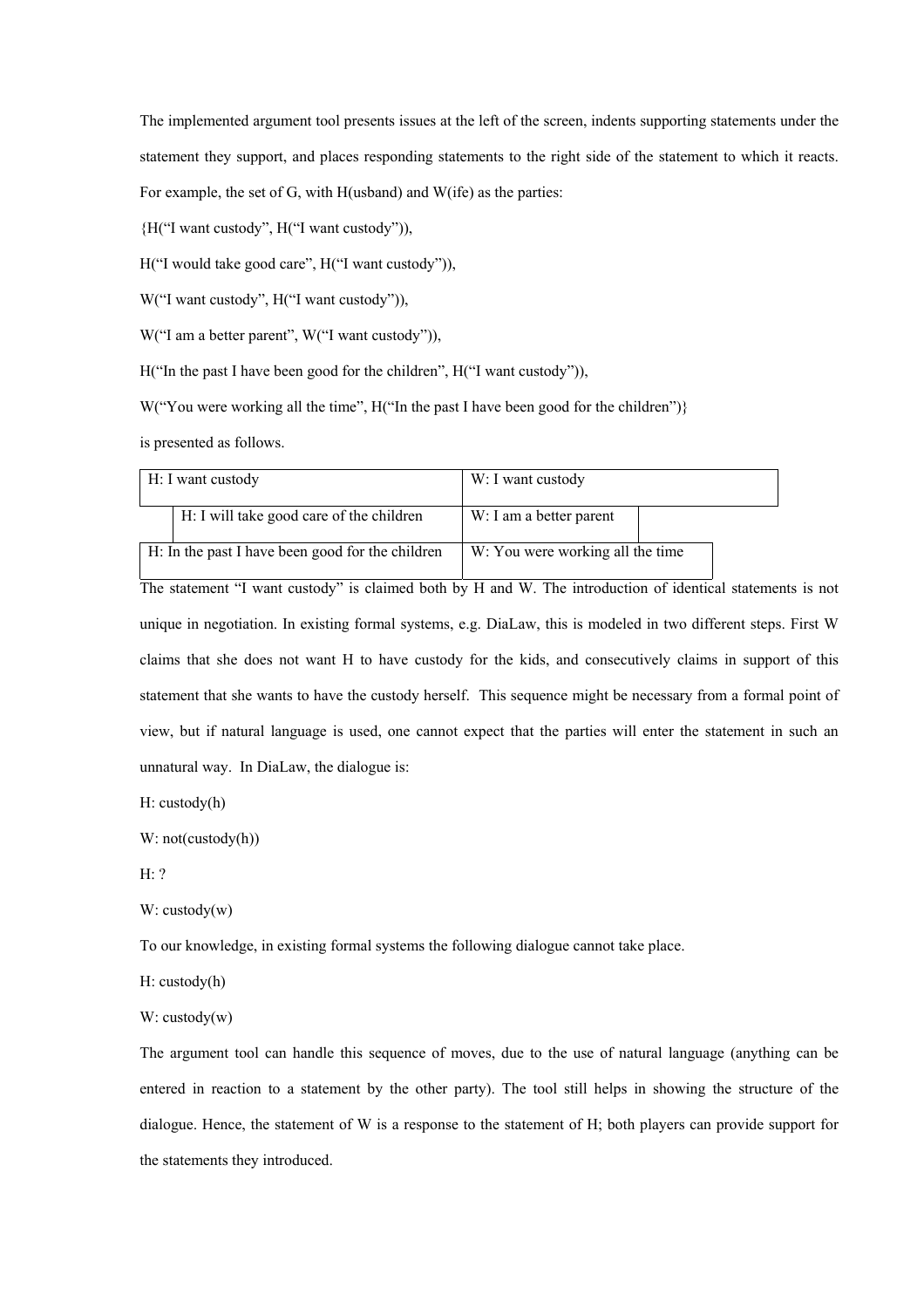Another statement that players can claim is similar to that of a question in dialogue games. For example, in response to the previous statements, a player could add the statement "I do not understand why you should get custody".

Yet another possible response is OK, or I agree. While the parties will notice that agreement has been reached, the tool will not recognize this agreement. This is unnecessary for most statements. However, if the tool is merged with the negotiation support system, it is important to identify any agreement regarding the issues. We do not, however, want to restrict the parties by requiring specific formats for the statements they enter. In the implementation, each introduced issue is accompanied by an OK-button. If a party clicks the OK-button, then the system recognizes that agreement is reached. The following element is then added:

 $P(OK, Q(C))$ , given that  $Q(C, Q(C))$  is an element of G.

#### **2.4 Family-Winner**

Family-Winner uses Principled Negotiation as the underlying negotiation strategy, in which decision-making is supported by trade-off and compensation strategies. The Issue Decomposition Hierarchy imbedded in the system allows for the incorporation of sub-issues, which forms our attempt to increase the number of issues in dispute. Principled Negotiation Theory advocates 'Expanding the Pie' as a strategy to reach agreement. Input is in the form of issues and numerical utilities, which represent the importance disputants' place on issues. Family-Winner output consists of a list of allocations the system has made.

Family-Winner's uses Trade-off Maps (a variant of Constraint Diagrams) to represent trade-off opportunities inherent in the issues of a dispute. The system acts upon trade-offs once an issue has been allocated, resulting in both compensation and rewards to the utilities of issues remaining in dispute. The amount by which a party is compensated is decided through a complex set of formulae that have been derived empirically from mediation transcripts provided by the Australian Institute of Family Studies. We analysed the transcripts by setting importance numbers (ratings) to each issue and position pair, from which we were able to developed generalised trade-off rules.

To use Family-Winner, we must assume:

- (1) The dispute can be modeled using Principled Negotiation,
- (2) That weights can be assigned to each of the issues in dispute; and
- (3) That sufficient issues are in contention to allow each side to be compensated for losing an issue.

Users of the Family-Winner system enter information such as the issues in dispute, indications of each issue's importance to the respective parties and how the issues relate to each other. An analysis of the information is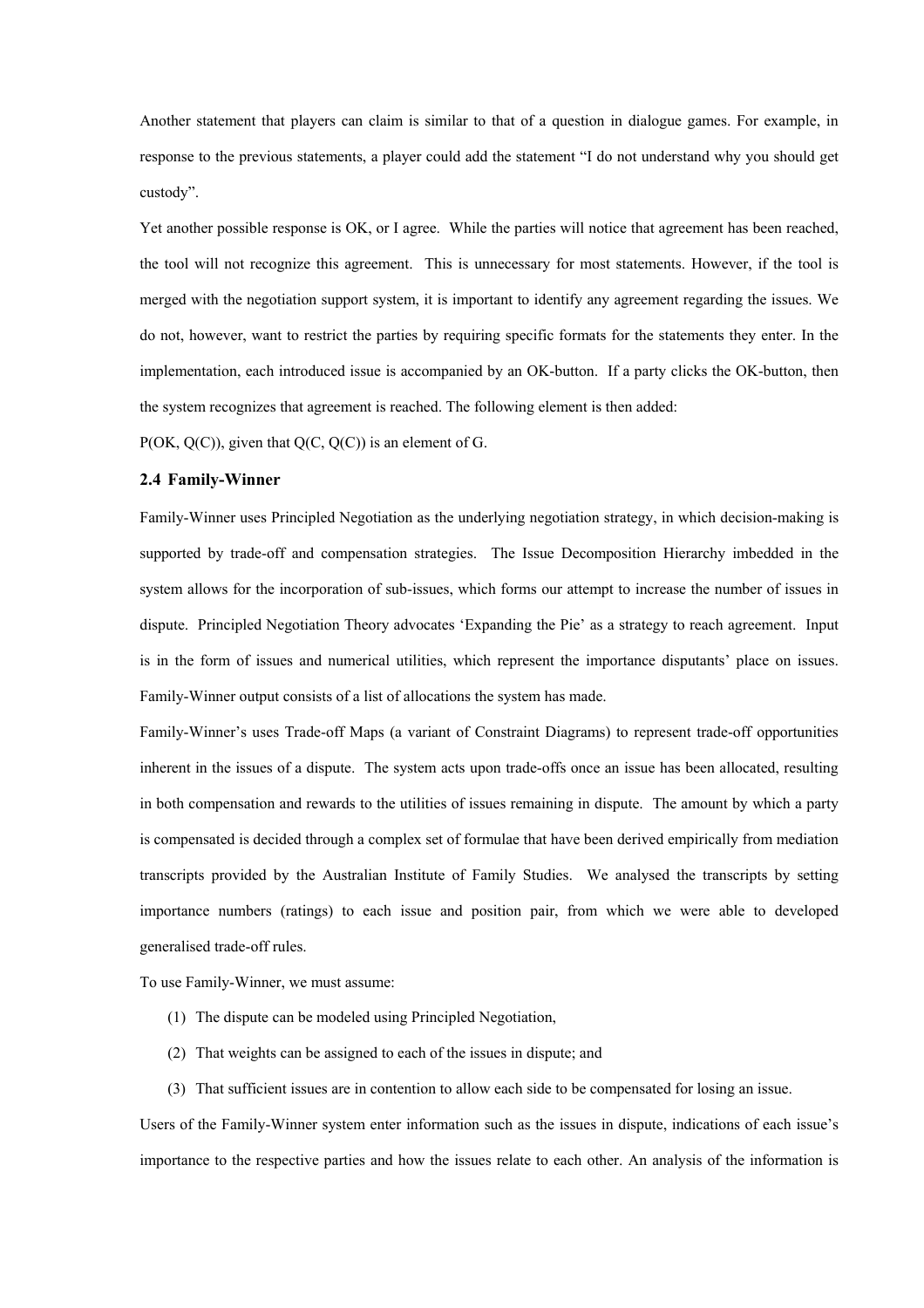compiled, which is then translated into graphical trade-off maps. The maps illustrate the relevant issues, their importance to each party and the trade-off capabilities of each issue. The system takes into account the dynamics of negotiation by representing the relations that exist between issues. Maps are developed by the system to show the disputant's preferences and relation strengths between the issues. It is from these maps that trade-offs and compromises can be enacted, resulting in changes to the initial values placed on issues.

The user is asked if the issues can be resolved in its current form. If this is the case, the system then proceeds to allocate the issue as desired by the parties. Otherwise, the user is asked to decompose an issue chosen by the system as the least contentious. Essentially the issue on which there is the least disagreement (one party requires it greatly whilst the other party expresses little interest in the issue) is chosen to be the issue first considered. Users are asked to enter sub-issues. As issues are decomposed, they are stored in the Issue Decomposition Hierarchy, with all links intact. This structure has been utilised because we recognise there may be sub-issues within issues on which agreement can be attained. It is important to note that the greater the number of issues in dispute, the easier it may be to allocate issues, since the possibility of trade-offs increases. While this may seem counter intuitive, we argue that if only one issue needs to be resolved, then suggesting trade-offs is not possible.

This process of decomposition continues through the one issue, until the users decide the current level is the lowest decomposition possible. At this point, the system calculates which issue to allocate to each party, then removes this issue from the each of the party's respective trade-off maps, and makes appropriate numerical adjustments to the remaining issues linked to the issue just allocated. The resulting trade-off maps are displayed to the users, so they can see what trade-offs have been made in the allocation of issues. Once all issues at the current level are allocated,, then the decomposition of issues continues in a sequential manner, re-commencing from the top level.

The algorithms implemented in the system support the process of negotiation by introducing importance values to indicate the degree to which each party desires to be awarded each issue. It is assumed that the importance value of an issue is directly related to how much the disputant wants the issue to be awarded to her. The system uses this information to form trade-off rules.

Given that we want an integrated system that provides for both communication and intelligent decision support, it is logical for us to integrate the strategies developed in the construction of both DiaLaw and Family-Winner.

# **3. THE INTEGRATED TOOL**

The proposed integrated tool is described in more detail in [Lodder and Zeleznikow 2005].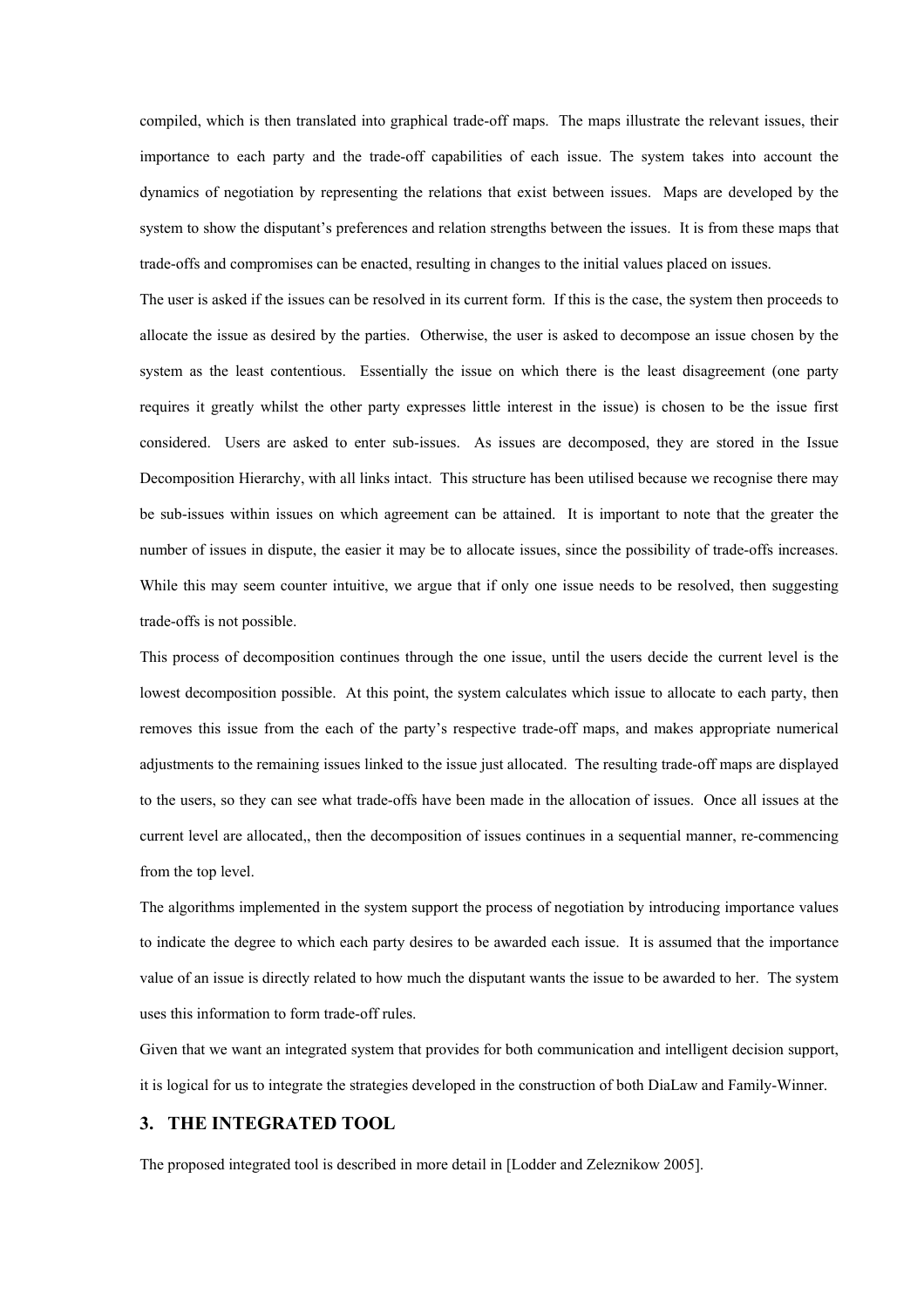#### **3.1 Step one – calculating the BATNA**

Some proponents of mediation consider ADR as superior to litigation. On the other hand, some opponents of mediation believe parties should litigate because only then can fundamental rights such as a fair trial be truly guaranteed [Alexander 1992]. We do not consider mediation superior to litigation. For some disputes litigation is the best procedure, for others mediation. The challenge is to develop systems that can advise people on what is the most effective procedure given their dispute type, their intentions and their background, amongst other issues.

A decision to either go to court or to mediate is ideally based on a well-informed choice. Currently the necessary information to make such a decision is often lacking. One of our aims is to provide litigants with information about the expected outcome of court proceedings; in the legal negotiation literature this is called a BATNA. Data mining techniques or Semantic Web Technology can be used to determine a BATNA. At this moment there is no generic tool available for determining BATNAs.

The Harvard Negotiation Project introduced the concept of principled negotiation, which advocates separating the problem from the people [Fisher and Ury 1981]. Fundamental to the concept of principled negotiation is the notion of *Know your best alternative to a negotiated agreement (BATNA)*. The reason you negotiate with someone is to produce better results than would otherwise occur. If you are unaware of what results you could obtain if the negotiations are unsuccessful, you run the risk of:

Entering into an agreement that you would be better off rejecting; or

(2) Rejecting an agreement you would be better off entering into.

The first stage of our integrated tool is the provision of a decision support system which advises upon appropriate BATNAs. For example, Split-Up [Stranieri *et al* 1999] is a hybrid rule-based/neural network systems that advises upon property distribution following divorce in Australia. A separate system of justification, using Toulmin Argument Structures [Toulmin 1958] is provided. Whilst Split-Up is not a negotiation support system, it can be used to determine one's BATNA for a negotiation and hence provides an important starting point for negotiations. Split-Up first shows both litigants what they would be expected to be awarded by a court if their relative claims were accepted. It gives them relevant advice as to what would happen if some or all of their claims were rejected. Users are then able to have dialogues with the system to explore hypothetical situations to establish clear ideas about the strengths and weaknesses of their claims.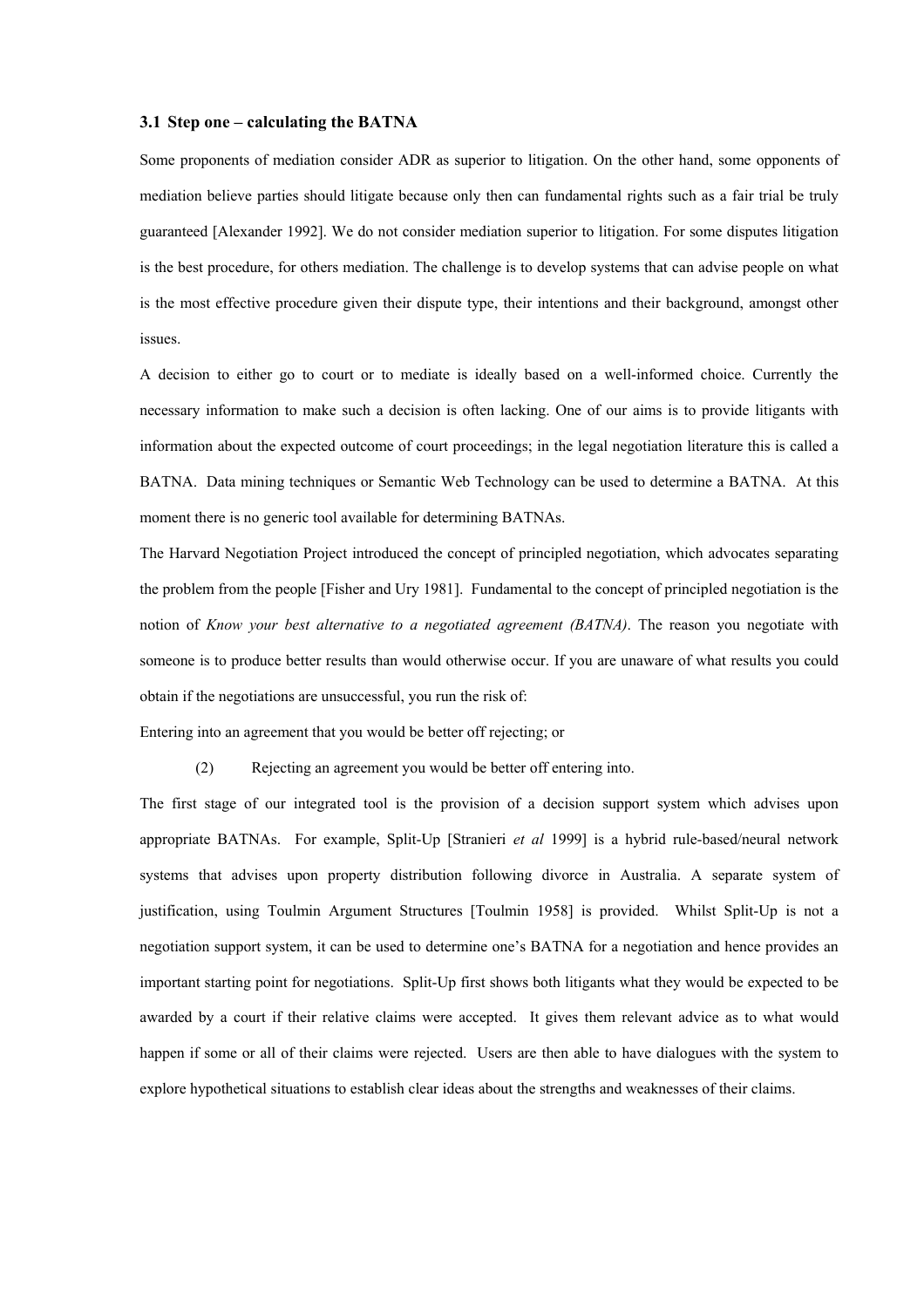Suppose the disputants' goals are entered into the system to determine the asset distributions for both W(ife) and H(usband) in a hypothetical example. For the example taken from [Bellucci & Zeleznikow 2001], the Split-Up system provided the following answers as to the percentages of the marital assets received by each party:

|                                                                   | $W$ 's % | $H's\%$ |
|-------------------------------------------------------------------|----------|---------|
| Given one accepts W's beliefs                                     | 65       | 35      |
| Given one accepts H's beliefs                                     | 42       | 58      |
| Given one accepts H's beliefs but gives W custody of the children | 60       | 40      |

Table 1: Disputant goals from hypothetical example

Clearly custody of the children is very significant in determining the husband's property distribution. If he were unlikely to win custody of the children, the husband would be well advised to accept 40% of the common pool (otherwise he would also risk paying large legal fees and having on-going conflict).

Whilst Split-Up is a decision support system rather than a negotiation support system, it does provide disputants with their respective BATNAs and hence provides an important starting point for negotiations. However, more is required of negotiation support systems. Namely they should model the structure of an argument and also provide useful advice on how to sequence the negotiation and propose solutions.

## **3.2 Step Two – attempting to resolve the dispute through a dialogue**

The starting point for the mediation is to form the set of issues in dispute, formally denoted as  $D = X \cup Y$  where

 $X = \{X_1, X_2, \dots, X_n\}$  is the set of issues that H sees as in dispute; and

 $Y = {Y_1, Y_2, \ldots, Y_m}$  is the set of issues that W sees as in dispute.

The disputants can discuss any of the issues in D. The first statement added to games board is always an issue,

 $G_1$  = {H(D<sub>1</sub>, H(D<sub>1</sub>))} or  $G_1$  = {W(D<sub>1</sub>, W(D<sub>1</sub>))}.

Following the dialogue they will agree on some issues, say

 $A = {D_1, D_2, ..., D_r}$  and disagree on others  $N = D \ A = {D_{r+1}, D_{r+2}, ..., D_k}.$ 

So, if  $H(OK, W(D_i))$  or  $W(OK, H(D_i))$  is an element of G, then D is added to A.

Based on [Bellucci & Zeleznikow 1999], we give an example of a dialog in which agreement is reached. Tom and Mary have decided to divorce. They have two children. The relevant issues can be divided into childrelated issues and property and monetary issues. When the operation of the Family-Winner system was demonstrated, the child-related issues were split into the following sub-issues:

 $\triangleright$  Private school;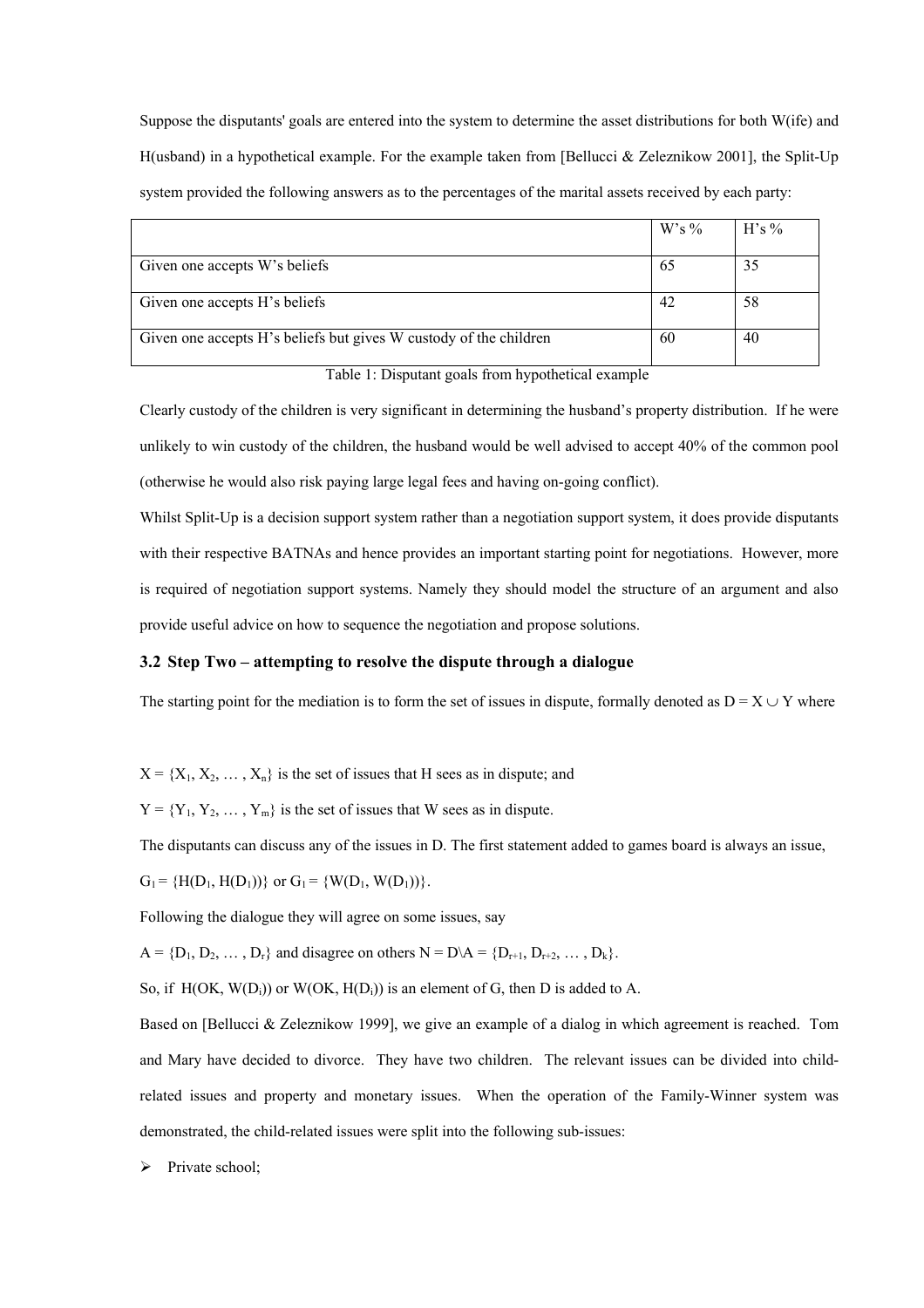- $\triangleright$  Residency of the children;
- $\triangleright$  Religion;
- $\triangleright$  Visitation rights.

Tom starts the discussion by introducing the private school issue. Mary does not understand why the children should go to a private school and therefore asks Tom why this is so important to him. Tom explains that he wants the children to be well educated, and he is afraid that public schools provide an inferior education. After hearing Tom's explanation. Mary says it is okay if the children attend a private school. The current state of the negotiation is as follows, with the sequence of the information exchange being indicated between the brackets.

| Tom: Children should go to a private school (1)       | Mary: I do not understand why they should (2) |
|-------------------------------------------------------|-----------------------------------------------|
|                                                       |                                               |
|                                                       |                                               |
|                                                       | Mary: OK $(5)$                                |
|                                                       |                                               |
|                                                       |                                               |
| Tom: Children should be well educated (3)             |                                               |
|                                                       |                                               |
| Tom: Public schools provide an inferior education (4) |                                               |
|                                                       |                                               |

Note that Tom introduced support for his position only after Mary asked him to do so, because Tom expected that Mary would automatically accept his position. The dialogue also shows that Tom did not wait for Mary's reaction after introducing the first supporting statement, but introduced the two supporting statements consecutively.

The issue concerning private schools can be placed in the resolution set, and we now use negotiation techniques to resolve the issues in N, which is a subset of D. We use the techniques of [Bellucci and Zeleznikow 2001] to distribute the issues in N.

#### **3.3 Step Three – negotiation support through the use of compensation strategies and trade-offs**

If the dialogue turns out to be not entirely successful, H and W are asked to give a significance value to each of the issues in  $D = \{D_1, D_2, \dots, D_k\}$  where  $m, n \leq k \leq m + n$  and the sum of significance values for both H and W is 100.

We hence have two sets

 $X_D = \{X_{D1}, X_{D2}, \dots, X_{Dk}\}\$  and  $Y_D = \{Y_{D1}, Y_{D2}, \dots, Y_{Dk}\}\$  where  $\Sigma X_{Di} = \Sigma Y_{Di}$ 

This information is necessary to initiate the negotiation part of our system.

The final proposed solution might involve sharing some issues (such as selling a property and distributing money or sharing the residency of children) to ensure that each of the disputants receives an equal number of points for the issues in N. It should however be noted, that unlike the situation in [Bellucci and Zeleznikow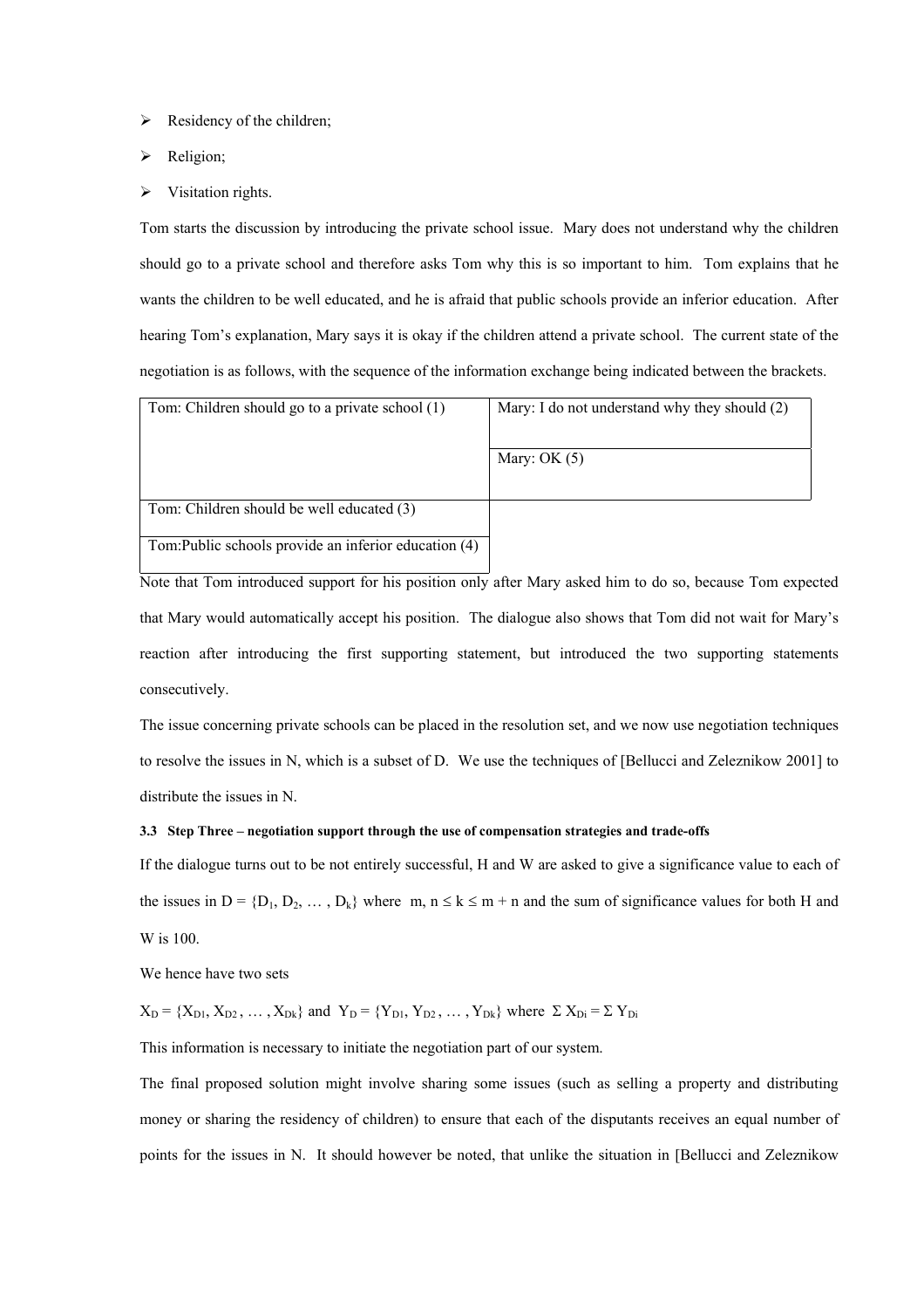2001], the points may not be equally distributed over N. This situation arises because the disputants have resolved issues in A, independently of distributing the issues as advised by the negotiation support system. The reason this is acceptable is because both parties have supported such action in the dialogue model. Whilst such an approach might not distribute points equally, this is not the major goal of our system. Our aim is to have both parties reasonably satisfied, or at least "equally dissatisfied".

[Zeleznikow and Bellucci 2003] decided that rather than using the AdjustedWinner algorithm to distribute points, importance values should be introduced which can then be used to advise upon trade-offs. These values indicate the degree to which each party desires to be awarded the issue being considered. The distribution algorithm is basically as follows.

We first calculate  $d_1 = max \{ | X_{Di} - Y_{Di} | \}$ 

Let us say this value i1 occurs where  $X_{Di1}$  >=  $Y_{Di1}$  so that X receives the item to be distributed.

Then  $X^* = X_{\text{Dil}}$  and  $Y^* = 0$ 

Choose  $d_2 = max \{(Y_{Di} - X_{Di}) : i \text{ not equal to } i1\}$ , the issue  $(D_{i2})$  goes to Y and  $X^* = X_{Di1}$  and  $Y^* = Y_{Di2}$ 

Now, If  $X^* \ge Y^*$ , then choose  $d_3 = \max \{(Y_{Di} - X_{Di}) : i \text{ not equal to } i1 \text{ or } i2\}$ , the issue  $(D_{i3})$  goes to Y and  $X^* = X_{\text{Di1}}$  and  $Y^* = Y_{\text{Di2}} + Y_{\text{Di3}}$ 

ELSE choose  $d_3 = max \{(X_{Di} - Y_{Di}) : i \text{ not equal to } i1 \text{ or } i2\}$ , the issue  $(D_{i3})$  goes to X and  $X^* = X_{Di1} + Y_{Di3}$ and  $Y^* = Y_{\text{Di2}}$ 

This procedure is repeated recursively until the last issue to be distributed is reached. This last issue is distributed equally so that  $X^* = Y^*$ .

The algorithm is an adaptation of the AdjustedWinner algorithm of [Brams and Taylor 1996] who prove the validity of the algorithm.

## **3.4 The outcome of the ODR process**

If the advice suggested by the negotiation support system is acceptable to the parties, then the dispute is resolved. Otherwise, the parties agree to those issues resolved through the use of the negotiation support system and then return the remaining issues in dispute to the dialogue system.

This process continues until either all issues are resolved or a stalemate is reached. A stalemate occurs when no further issues are resolved on moving from the argumentation tool to the negation support system, or vice versa. The following scenarios can arise through the use of our online dispute resolution environment:

1. No issues are resolved after use of either the argumentation tool or the negotiation support system and total failure is reported;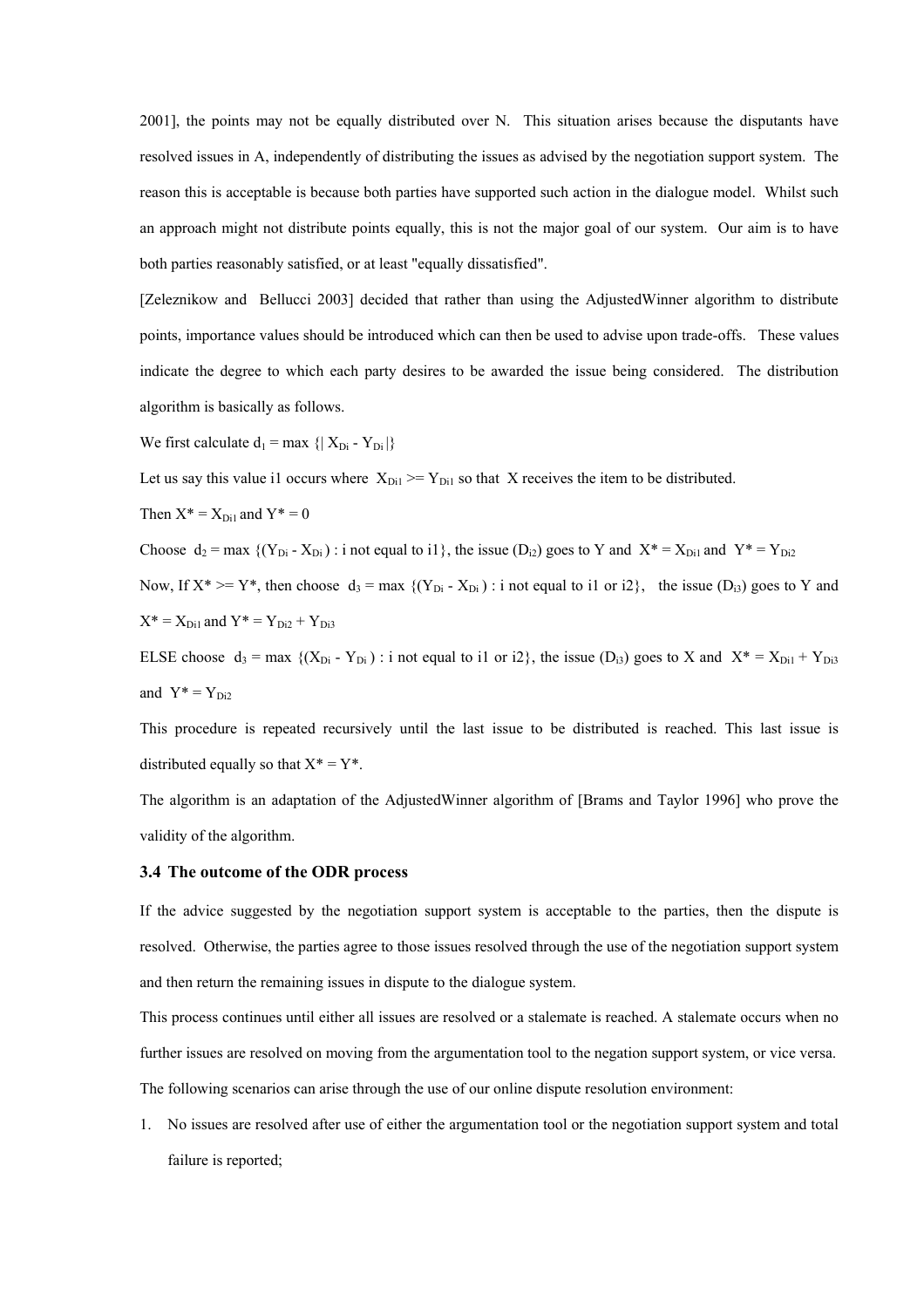- 2. Some issues are resolved, but a stalemate occurs. One of two scenarios can then occur
	- a) Either the parties do not agree to accept the partial resolution of the issues resolved during the process and no progress is reported, or
	- b) The parties agree to some or all of the issues resolved during the process and partial success is reported
- 3. The dispute is resolved and success is reported.

We have suggested that the parties commence with an argument tool. If the parties do not reach agreement on all issues, they can then use the negotiation support system. If the proposal suggested by the negotiation support system is not acceptable, then the argument tool can be used again, to provide additional support, or a response. Moreover, the issues that were introduced when using the negotiation support system can be further discussed.

We could have suggested that the parties commence with the negotiation support system phase. If the system does not suggest an acceptable proposal, then the parties can use the argument tool and discuss one or more (sub)-issues. In case agreement is reached on one or more (sub-)issues, the negotiation support system can be further consulted.

The reason we commenced with the use of the dialogue tool is that if a negotiation support tool is used first the parties are discouraged from conducting a dialogue. It is important that the parties discuss the issues in dispute and become aware of the opposing side's arguments prior to trade-offs being suggested. An important task of a mediator is to have the parties communicate with each other. This task is hindered if a decision support system automatically suggests trade-offs before any attempt at communication or conciliation occurs.

We can imagine, however, that ultimately both the negotiation support system and the argument tool will be offered in the online environment, and it will be left to the parties to decide upon their order of use.

# **4. Conclusion**

Many commentators argue that the most important aspect of ADR is face-to-face communication [Eisen 1998]. However, there are many circumstances where this is either not feasible or not desirable. Examples include but are not limited to:

- $\triangleright$  Parties that have a history of violent conflict;
- $\triangleright$  Prisoners in jail, for example complaining about treatment;
- $\triangleright$  Parties for whom the costs of being in the same room are exorbitant;
- $\triangleright$  Parties who are in different time zones;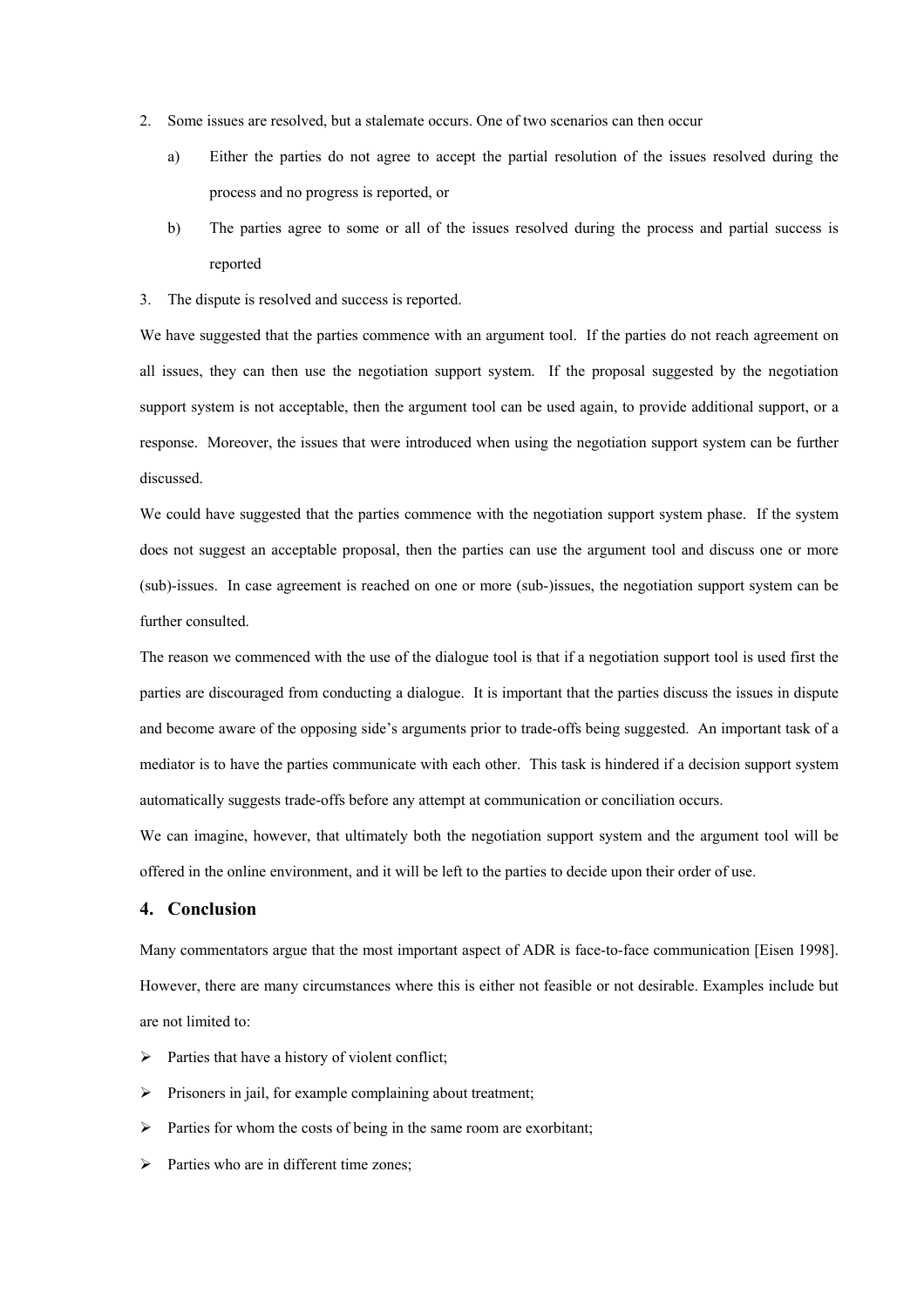$\triangleright$  Parties who cannot agree upon a joint meeting time.

In such circumstances, Online Dispute Resolution systems can prove very useful.

The judiciary is faced with enormous case-loads. Therefore, alternative dispute resolution mechanisms such as online mediation are very welcome. This is in particular so if ODR providers can inform the parties about the pros and cons of either going to court or engaging in mediation or arbitration.

In this paper an ongoing project on the development of an online dispute resolution environment based on a three step model was described. The dialog tool as well as the negotiation system described in this paper are of a general nature and can be used in any jurisdiction, for basically any dispute. The first step, calculating the BATNA, is not yet represented in a generic tool. This first step is probably the most difficult one for the development of ODR applications. But it is a really important one.

### **References**

Aakhus, M. (2003). Neither Naïve nor Critical: Dispute mediators, impasse and the design of argumentation. *Argumentation: An International Journal on Reasoning*, Kluwer, 17 (3): 265-290.

Alexander, R. 1992. Mediation, violence and the family. *Alternative Law Journal* 17(6): 276-99.

Bellucci, E. and Zeleznikow, J. (1998). A comparative study of negotiation decision support systems.

*Proceedings of the Thirty-First Hawaii International Conference on System Sciences*. Los Alamitos,

Cal., IEEE Computer Society: 254-262.

Bellucci, E. and Zeleznikow, J. (1999). AI techniques for modelling legal negotiation. *Proceedings of the Seventh International conference on Artificial Intelligence & Law*, New York, ACM: 108 - 116.

Bellucci, E. and Zeleznikow, J. (2001). Representations for decision making support in negotiation. *Journal of Decision Support*. 10(3-4): 449-479.

Brams, S. J. and Kilgour, D. M., (2001). Fallback Bargaining, *Group Decision and Negotiation*, 10(4): 287-316.

Brams, S. J. and Taylor, A. D. (1996). *Fair Division, From cake cutting to dispute resolution*. Cambridge, U.K.: Cambridge University Press.

Clark, E. and Hoyle, A. (2002). Online Dispute Resolution: Present Realities and Future Prospects, *17th Bileta Conference*, Amsterdam, <http://www.bileta.ac.uk/02papers/hoyle.html>.

Eidelman, J. A. (1993). Software for Negotiations, Law Practice Management, 19(7): 50-55.

Eisen, J. B. (1998). Are We Ready For Mediation In Cyberspace?, 1998 B.Y.U. L. Rev. 1305.

Faratin, P., Sierra, C. and Jennings, N. R. (2000). Using similarity criteria to make negotiation trade-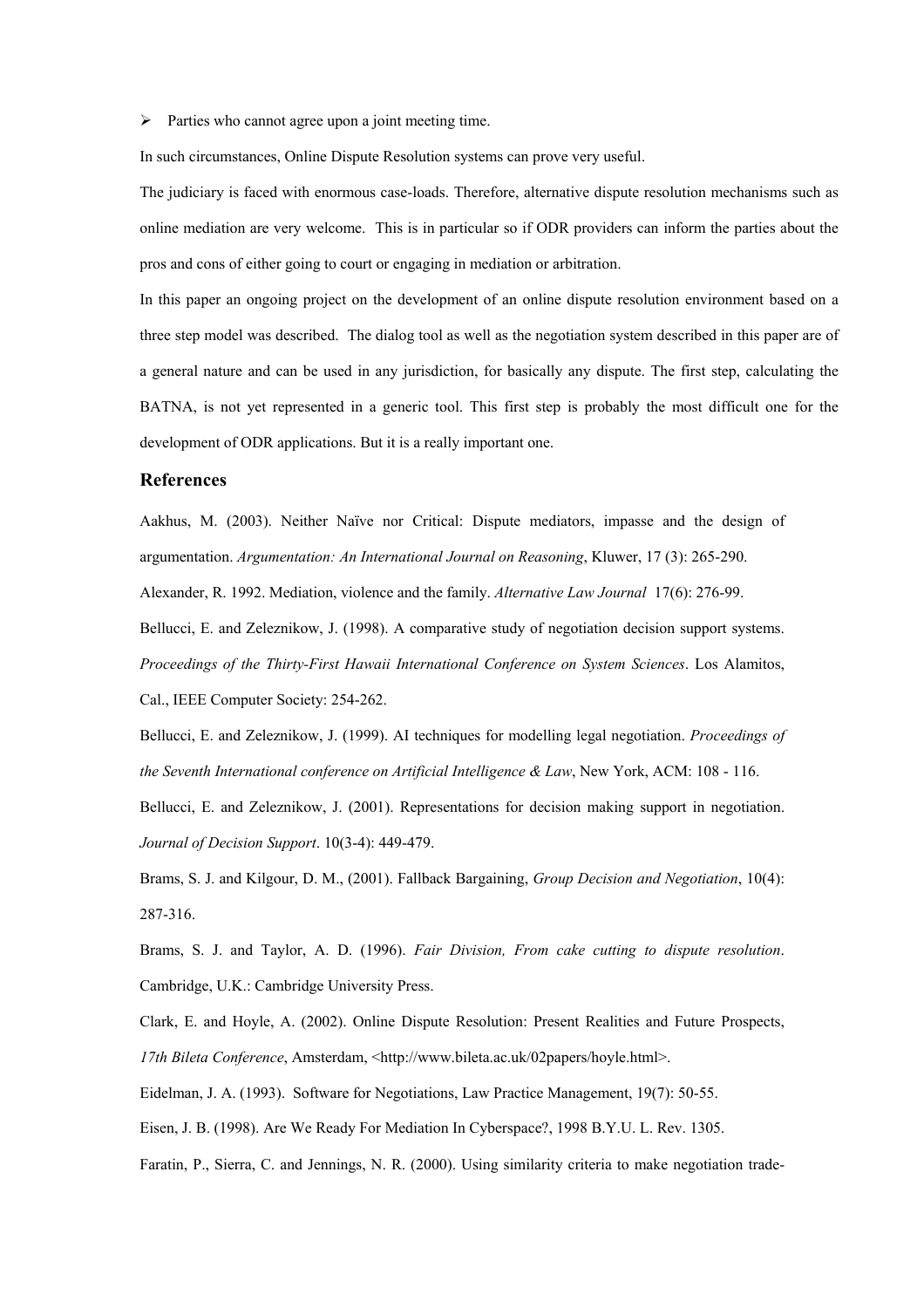offs, Proceedings of *Fourth International Conference on Multi-Agent Systems (ICMAS2000)*, Boston: 119-126.

Fisher, R. and Ury, W. (1981). *Getting to YES: Negotiating Agreement Without Giving In*, Boston: Haughton Mifflin.

Hoz-Weiss, P., Kraus, S., Wilkenfield, J. and Santmire, T. E. (2002). An Automated Negotiator for an International Crisis, *Procedings of AAAI-02*.

Katsh, E. and Rifkin, J. (2001). *Online Dispute Resolution: Resolving Conflicts in Cyberspace*. Jossey-Bass, San Francisco Ca.

Kersten, G. E (1997). Support for Group Decisions and Negotiations, in: J. Climaco (Ed.) An

Overview, in Multiple Criteria Decision Making and Support, (Heidelberg: Springer Verlag).

Lodder, A. R. (1999). *DiaLaw - on legal justification and dialogical models of argumentation*, Dordrecht: Kluwer Academic Publishers (Volume 42 of the Law and Philosophy Library), paperback edition 2001.

Lodder, A. R. and Huygen, P. E. M. (2001). eADR: A simple tool to structure the information exchange between parties in Online Alternative Dispute Resolution, in: B. Verheij , A.R. Lodder , R.P. Loui and A. Muntjewerff (eds.), *Legal Knowledge and Information Systems JURIX 2001:The Fourteenth Annual International Conference,* IOS Press: 117-129.

Lodder, A. R. and Zeleznikow, J. (2005). Developing an Online Dispute Resolution Environment: Dialogue Tools and Negotiation Systems in a Three Step Model, *Harvard Negotiation Law Review,* to appear.

Matwin, S., Szpakowicz, S., Koperczak, Z., Kersten, G. E. and Michalowski, G. (1989). NEGOPLAN: An Expert System Shell for Negotiation Support, *IEEE Expert* 4*:*50-62.

Nash, J. F. (1953). Two person co-operative games. Econometrica, 21:128-140.

Raiffa, H. (1982). *The Art and Science of Negotiation*. Harvard University Press.

Rosenschein, J. S. and Zlotkin, G. (1994). *Rules of Encounter: Designing Conventions for Automated Negotiation*, Cambridge: MIT Press.

Stranieri, A., Zeleznikow, J., Gawler, M. and Lewis, B. (1999). A hybrid-neural approach to the automation of legal reasoning in the discretionary domain of family law in Australia *Artificial Intelligence and Law* 7, 2-3, 153-183.

Sycara, K. (1990). Negotiation planning: An AI approach, *European Journal of Operations Research*,